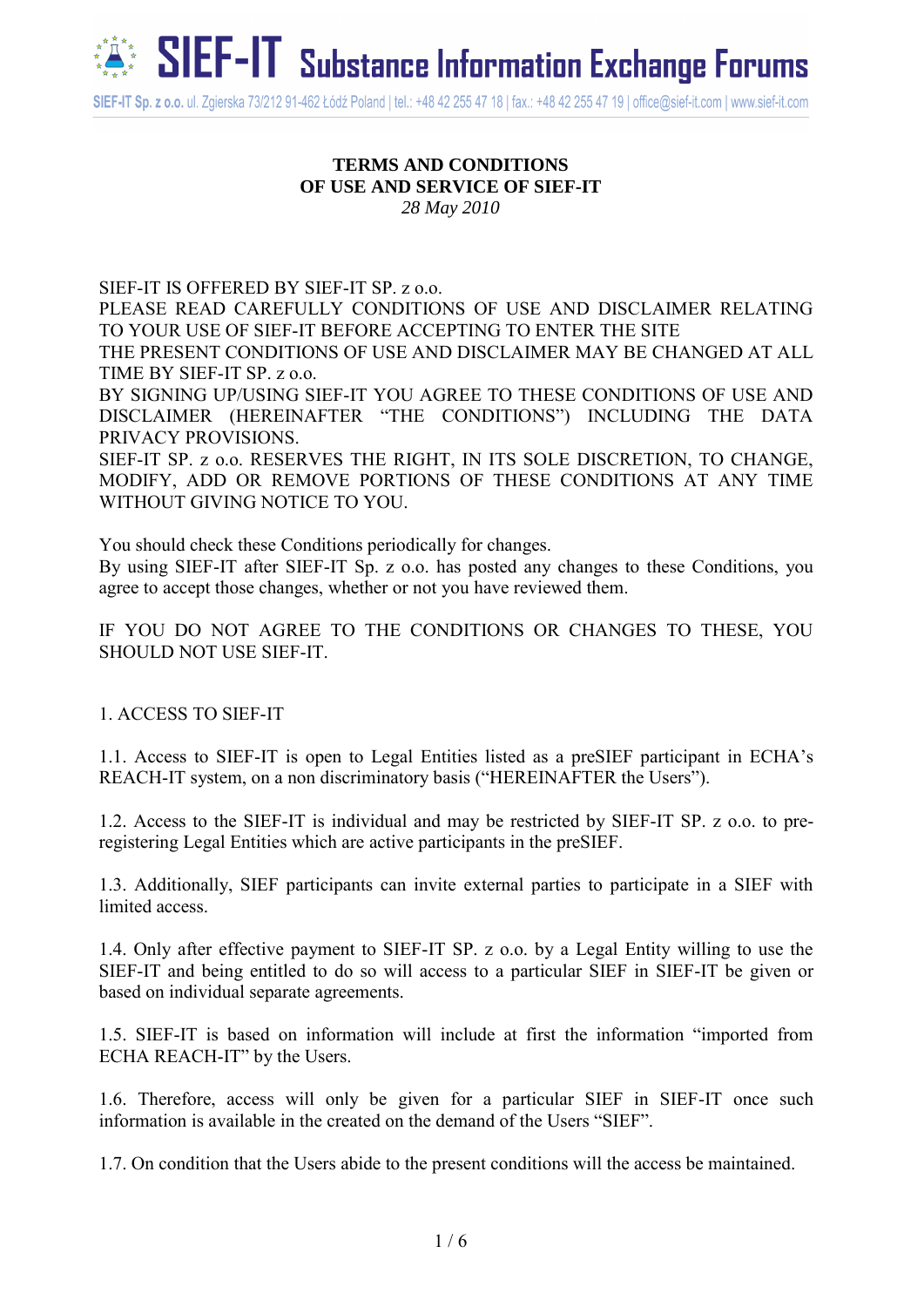# 2. USER OBLIGATIONS.

2.1. For REACH related activities and only those (from preSIEF after entering into ECHA REACH-IT for the purpose of activities such as data sharing, classification and labelling, designation of the lead registrants, preparation of the joint submission etc) shall Users use SIEF-IT. Users shall refrain from employing SIEF-IT for other activities (eg purchasing and selling substances and products or advertising for these etc.).

2.2. The users ought to comply with applicable laws and regulations, including competition law.

2.3. Each User shall be responsible for information and data "obtained" from ECHA REACH-IT and/or posted by himself/herself on SIEF-IT, including but not limited to for their accuracy and relevance.

2.4. Users shall refrain from violating or attempting to violate SIEF-IT's network security, and in particular, but not limited to, uploading or attaching files that contain viruses, spams, corrupted files or any similar software or programs that might damage the operation of the SIEF-IT and/or another User's computer.

2.5. Each User of SIEF-IT will entered an individual and specific password and will be personally responsible for this password. It should not be either given or used by any other person. Users shall be responsible for maintaining the confidentiality of their password in order to prevent unauthorized access. Any adventitious misuse or attempt of misuse should be reported at once by the User to: manager@sief-it.com

2.6. Registering, the User shall be obliged to provide both complete and correct details and to update them when necessary.

2.7. Users must refrain from misusing any access granted to them (for instance data transferring to unauthorized third persons).

2.8. In addition, when using SIEF-IT, Users shall refrain from:

2.8.1. Defame, abuse, harass, threaten or otherwise violate legal rights (such as privacy) of the others;

2.8.2. Comparing advantages and disadvantages of substances as well as products on the markets;

2.8.3. Posting, publishing, distributing or disseminating any defamatory, injurious, obscene, indecent or unlawful material or information;

2.9. SIEF-IT SP. z o.o. does not normally screen, edit or approve the content of each individual SIEF section created by the Users unless otherwise stated. Therefore, SIEF-IT SP. z o.o. does not endorse any content of these and disclaims any liability as to their content and/or use.

2.10. SIEF-IT system user consents to receiving information on SIEF-IT offers. SIEF-IT system user consents to informing other participants, potential members of particular SIEF about his presence in SIEFs.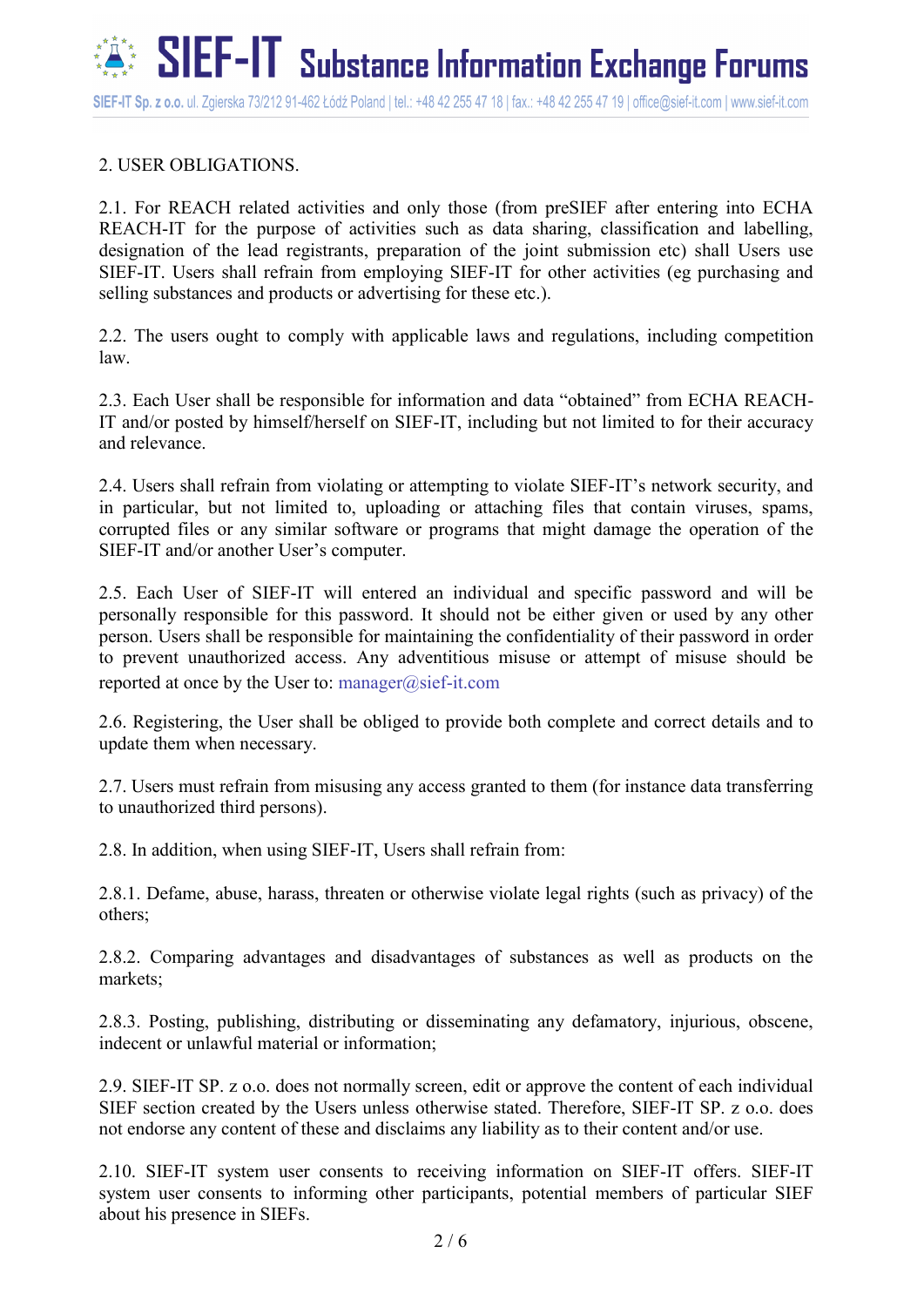# 3. RESPECT OF COMPETITION LAW.

3.1. SIEF-IT SP. z o.o. is not linked to ECHA or any of the European Institutions, which entities do not endorse our activities.

3.2. SIEF-IT SP. z o.o. pays particularly the attention of the Users to the need to comply with competition law at all time. Therefore, SIEF-IT must not be directly or indirectly used to conduct, cover or facilitate cartels or any breach of competition laws.

4. VIOLATION OF THE PRESENT CONDITIONS AND APPLICABLE LEGISLATION AND REGULATION.

4.1. SIEF-IT SP. z o.o. reserves the right to seek all remedies available at law and in equity for violation of the present conditions and/or applicable legislation and regulation, including the right to block access from a particular User. It also reserves the right to control or audit any portion of SIEF-IT if it has serious indices of such violation.

## 5. TECHNICAL CONDITIONS – AVAILABILITY – SECURITY.

5.1. SIEF-IT SP. z o.o. aims at minimizing technical errors and malfunction. However, some data or information on SIEF-IT may have been created or structured in files or formats that are not error-free. SIEF-IT SP. z o.o. cannot guarantee that the underlying files and the formats used are error-free and will not cause malfunction of the User's system.

5.2. SIEF-IT SP. z o.o. cannot guarantee that SIEF-IT will always be available until 31 December 2018. It may happen that access to SIEF-IT may occasionally be suspended, restricted or impeded in order for instance to allow for repairs, maintenance or the introduction of new system functionality.

5.3. SIEF-IT SP. z o.o. accepts no responsibility with regard to such problems (including but not limited to, failure of performance, computer virus, communication line failure, alteration of content, etc.) incurred as a result of using SIEF-IT.

5.4. Although SIEF-IT has been developed and will be maintained with high level of security, SIEF-IT SP. z o.o. cannot guarantee the absolute security at all times of data transmitted and stored against attacks from third parties, nor can it guarantee the absolute security of SIEF-IT and related data transmission processes.

## 6. DISCLAIMER.

6.1. SIEF-IT SP. z o.o. has made and will continue to make its utmost efforts to ensure that SIEF-IT will perform sustainably and with excellence. Materials and content of SIEF-IT are provided "as is" without warranty of any kind, implied or expressed including, but not limited to, any implied warranty against infringement of third parties property rights, of merchantability and fitness for a particular purpose. The entire risk with regards to the quality, use, and performance of SIEF-IT, as well as to the payment of fees and information and data, contained in SIEF-IT, is with the User. In no circumstances will SIEF-IT SP. z o.o. be liable for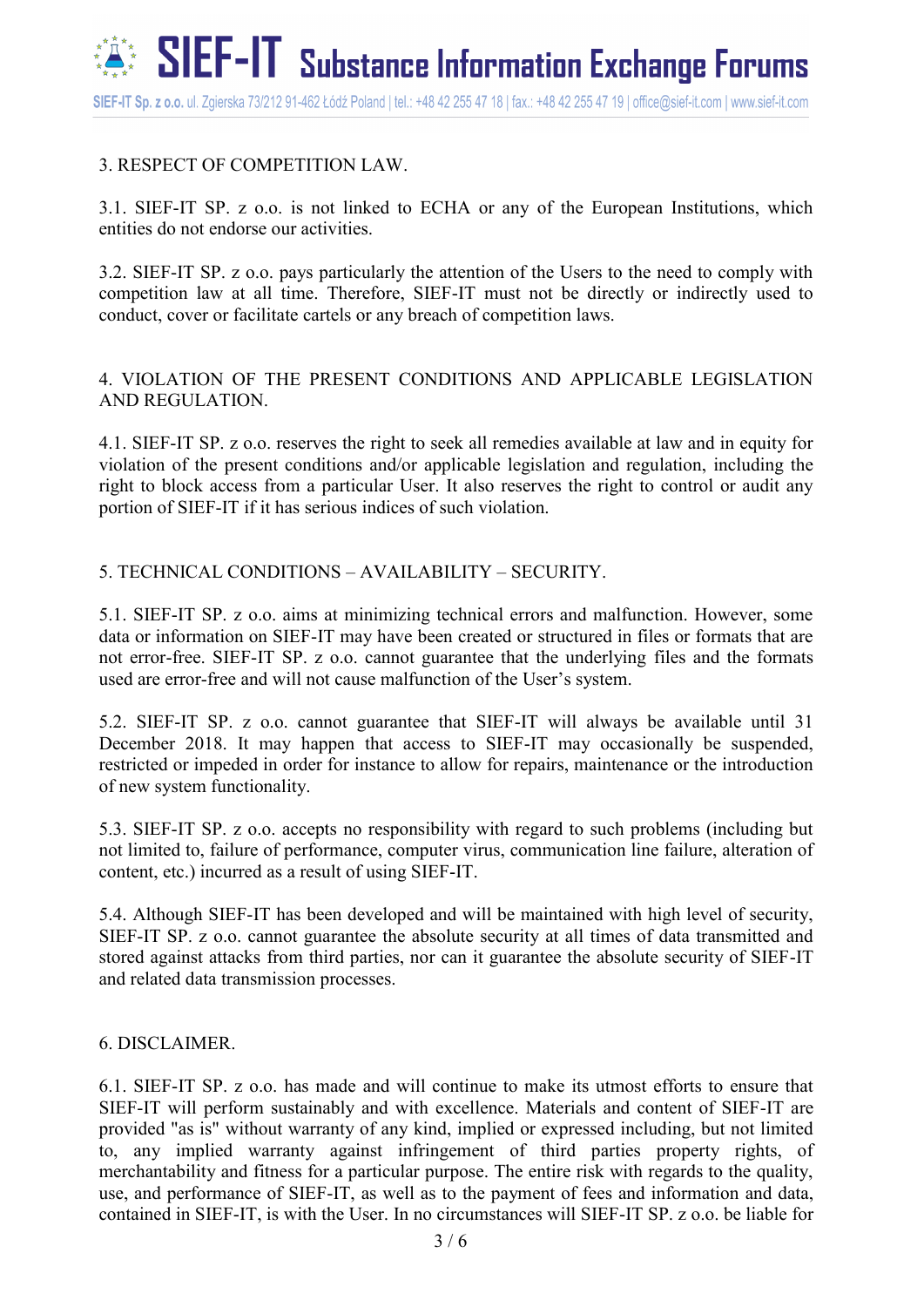

SIEF-IT Sp. z o.o. ul. Zgierska 73/212 91-462 Łódź Poland | tel.: +48 42 255 47 18 | fax.: +48 42 255 47 19 | office@sief-it.com | www.sief-it.com

any consequential, incidental, indirect or direct damages including but not limited to the loss of data, profits, or any other financial loss arising from either the use of or inability to use SIEF-IT.

#### 7. DATA PRIVACY.

7.1. SIEF-IT is offered by SIEF-IT SP. z o.o.. SIEF-IT SP. z o.o. is the Data Controller. The Data Controller will continue to be responsible and manage the entirety of the access rights to SIEF-IT. Data Controller has not authorized Data Processor to transfer personal data contained or obtained through SIEF-IT outside the EEA.

7.2. In its capacity as Data Controller, SIEF-IT SP. z o.o. has set the following policy: Personal data of the Users may be "imported" directly or indirectly from ECHA-IT whose data privacy Terms and Conditions contain the following rules:

*"4. Access of personal data and processing by other parties than ECHA and Member State Competent Authorities*

*4.1. Identity of third parties having access to personal data ECHA will allow access to personal data by other parties seeking to comply with their obligations under the REACH Regulation. This personal data may be made accessible by ECHA to a number of user groups: • registrants and potential registrants for the same or similar substance;*

*• inquirers for the same substance - parties making an inquiry for a substance will be provided by ECHA the contact details of parties that have already registered/ pre-registered the substance*

*• notifiers and registrants in classification & labelling cases shall be provided each other's contact details with a view to reaching an agreement on the contents of an entry in the classification and labelling inventory.*

*4.2. Processing of your personal data by third parties*

*You consent (and have obtained the consent of the owner of personal data):*

*• that the personal data provided by you may be processed by the parties identified in 4.1 above with a view to meeting their obligations under the REACH Regulation;*

*• that for the purposes of meeting or facilitating your and their obligations under the REACH Regulation companies may transfer personal data provided by you to trade associations within the EU that will process this data for those purposes;*

*• that the owner of the personal data provided may be contacted by the parties described in the two aforementioned bullet points for the purposes of meeting your and their obligations under the REACH Regulation.*

*4.3 Processing of personal data of third parties*

*You may assume that, solely for the purposes of meeting your obligations set out in the REACH Regulation, the companies that have provided personal data have consented (and obtained the consent from the owner of the personal data) that their data may be processed under the conditions set out in sub-section 4.1 above."*

Personal data shall on no occasion be communicated to any other third parties than mentioned in the above paragraph for the purposes of meeting REACH Regulation obligations by companies.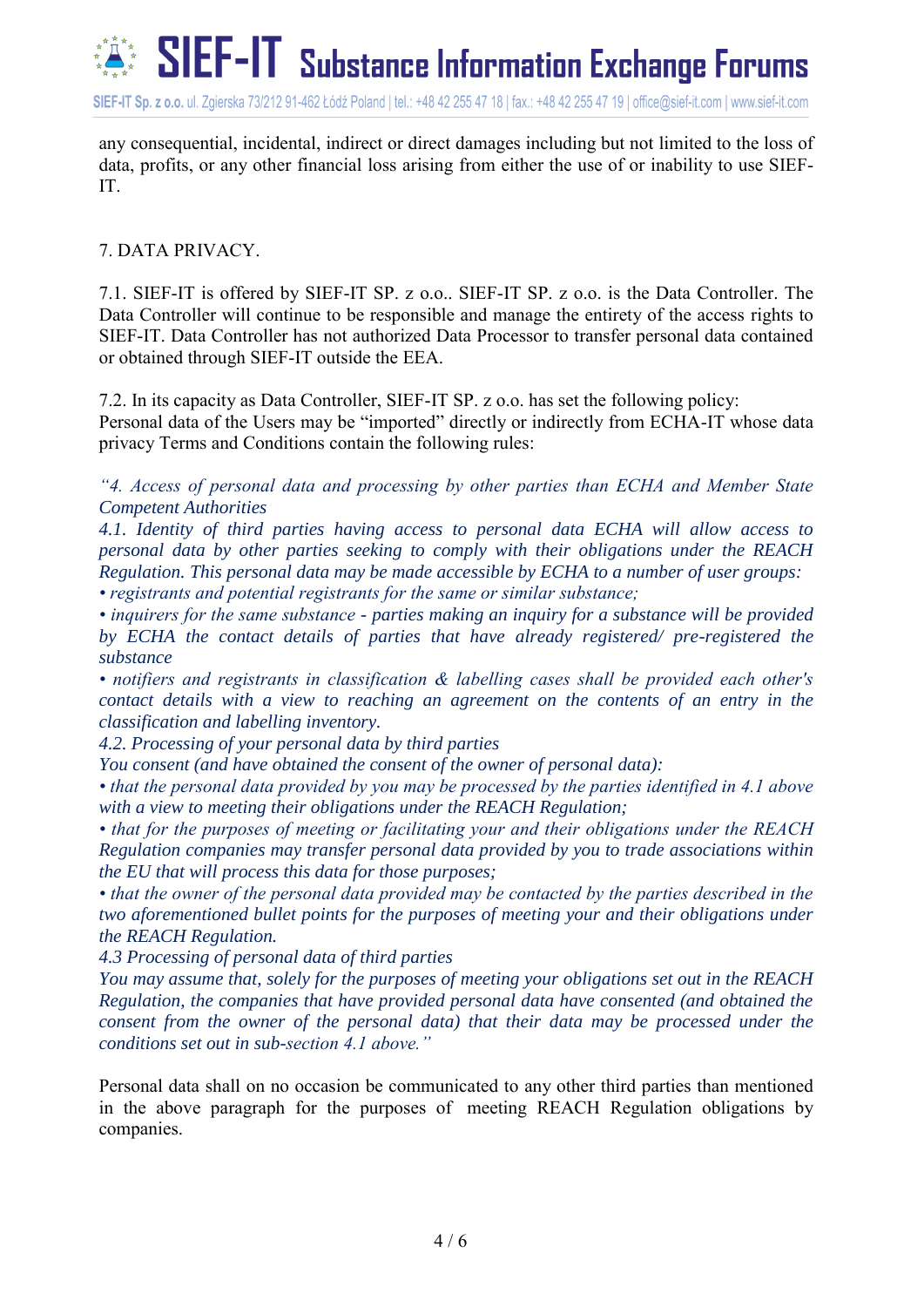# 8. FORCE MAJEURE.

8.1. SIEF-IT SP. z o.o. will not be liable for any delay or default in the performance of SIEF-IT, to the extent that such delay or default is caused, either directly or indirectly, by an event beyond the reasonable control of SIEF-IT SP. z o.o. such as, but not limited to: elements of nature, earthquake, fire, flood, acts or regulations of government bodies, court orders, acts of war, terrorism, rebellions or revolutions, civil disorders, riots, strikes, lockouts or labour difficulties.

#### 9. TRADE MARKS.

9.1. All trade marks included in SIEF-IT are subject to proprietary rights. No rights are being granted.

9.2. SIEF-IT is registered trade mark in the EU.

## 10. COPYRIGHT AND OTHER INTELLECTUAL PROPERTY RIGHTS (IPRs).

10.1. SIEF-IT and its content, when applicable, are subject to copyright and other IPRs.

10.2. All rights are reserved.

10.3. Copyright and other IPRs such as data protection / Confidential Business Information (Article 39 of the WTO- TRIPs Agreement), of third party material available information or data posted by Users, or third party material and data must also be respected.

## 11. HYPERLINKS.

11.1 SIEF-IT may provide a link to other sites by allowing the User to leave SIEF-IT to access third-party material or bringing the third party material into SIEF-IT.

11.2. The links to the other sites are provided by SIEF-IT SP. z o.o. solely for convenience and information purposes. SIEF-IT SP. z o.o. has no discretion to alter, update or control the content on a linked site.

11.3. The fact that SIEF-IT SP. z o.o. has provided a link to a site is not an endorsement, authorization, sponsorship or affiliation with respect to a such site, its owners or its providers. Additionally, these links imply neither responsibility for, nor approval of, the information contained in these sites by SIEF-IT SP. z o.o..

## 12. GOVERNING LAW AND JURISDICTION.

12.1. The present Conditions are exclusively governed and construed in accordance with the laws of Poland without giving effect to any principles of conflicts of law.